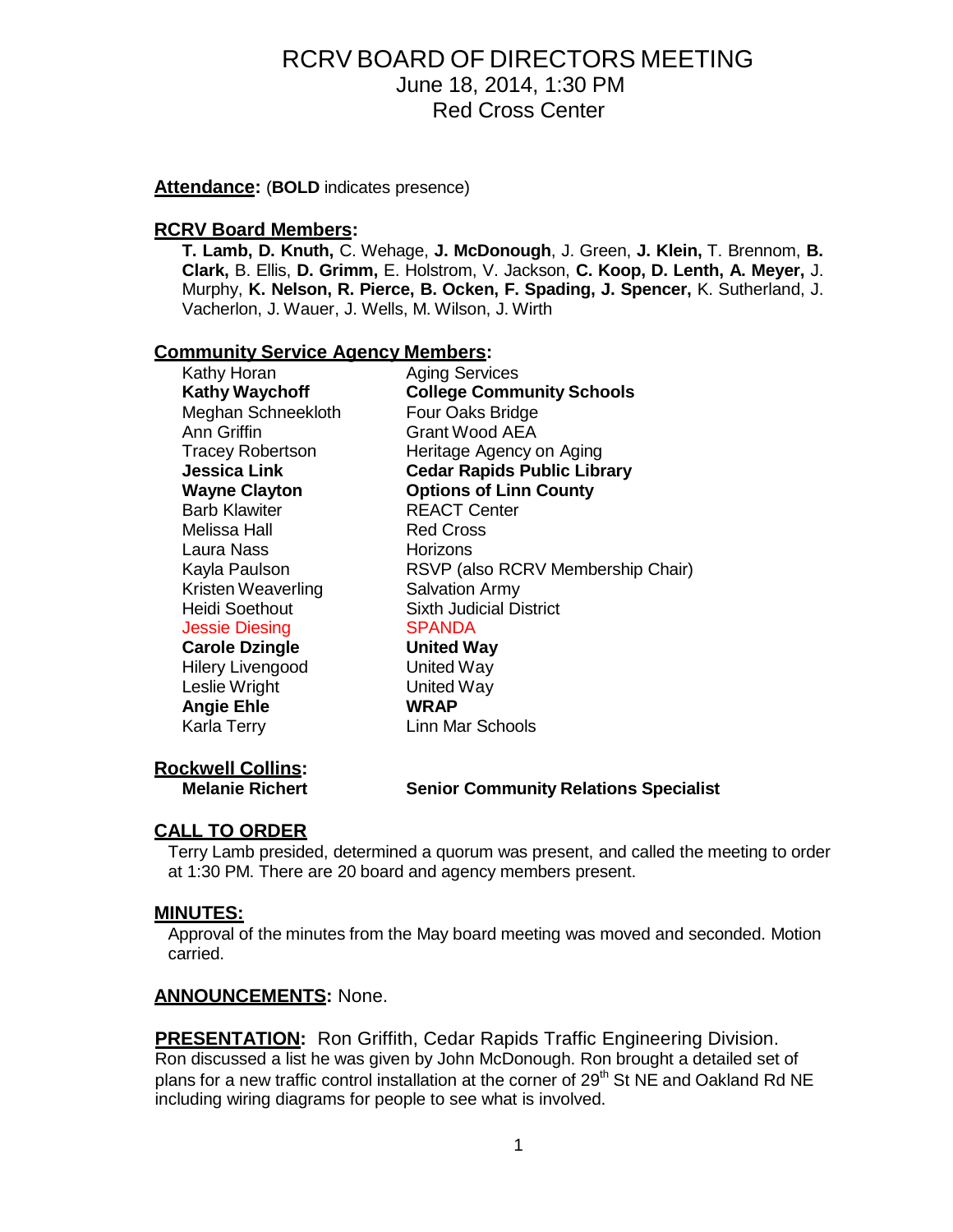Ron talked about how signals are controlled and coordinated in the city. He also described how different types of sensors work in the road. Ron mentioned that the city is in the process of changing from twisted pair wiring to fiber optics for signal control. In 2001, the city changed from a main frame controller to a PC based control system. The current system permits adjustment of signal timing from a central control point for approximately 2/3 of the city at this time.

The city controls all signals within the city limits regardless of route designation. Timing of lights is controlled by queuing software. Timing is a very complex issue to manage.

Sensor loops have built in safety features that default to an assumption that a vehicle is present to prevent accidents.

Collins Rd and I-380 intersection will receive detectors after paving currently in progress is completed. Currently, the intersections are timed and have no traffic detectors.

Speaking about detectors, Ron discussed the different types used: magnetic; wireless magnetic; visible light camera; IR camera; and radar.

Ron mentioned that most downtown lights are timed and have no detection. He also discussed yellow and pedestrian light timing.

The city is looking at adaptive light technology that will adjust for traffic flow based on current real time conditions. He mentioned that the decision whether to have a signal as opposed to a stop sign is determined by, among other considerations, a system of warrants as defined by the Uniform Code of Traffic Control Manual. The cost of a typical signal installation is approximately \$200,000. The electronics in the systems are hardened for hot and cold temperature operation and require no special environmental conditioning.

Ron stated there are approximately 240 traffic control devices in the city.

#### **OLD BUSINESS:** None.

**NEW BUSINESS:** A new Red Cross local office director has been named, Pami Erickson; Shanna (last name unknown), has been named Coordinator and will start in July.

# **PARTNER AGENCY REPORTS:**

**WRAP:** Angela Ehle reported:

WRAP has completed 21 projects year to date, including:

- 10 wood ramp builds,
- 5 wood ramp removals,
- 2 aluminum ramp installs
- 3 aluminum ramp removals
- 1 ramp repair

There are currently 10 jobs in queue, and expecting to grow to 12. Four have designers assigned. One aluminum ramp was stolen and sold for scrap value. Aluminum ramps are temporary ramps and are owned by WRAP.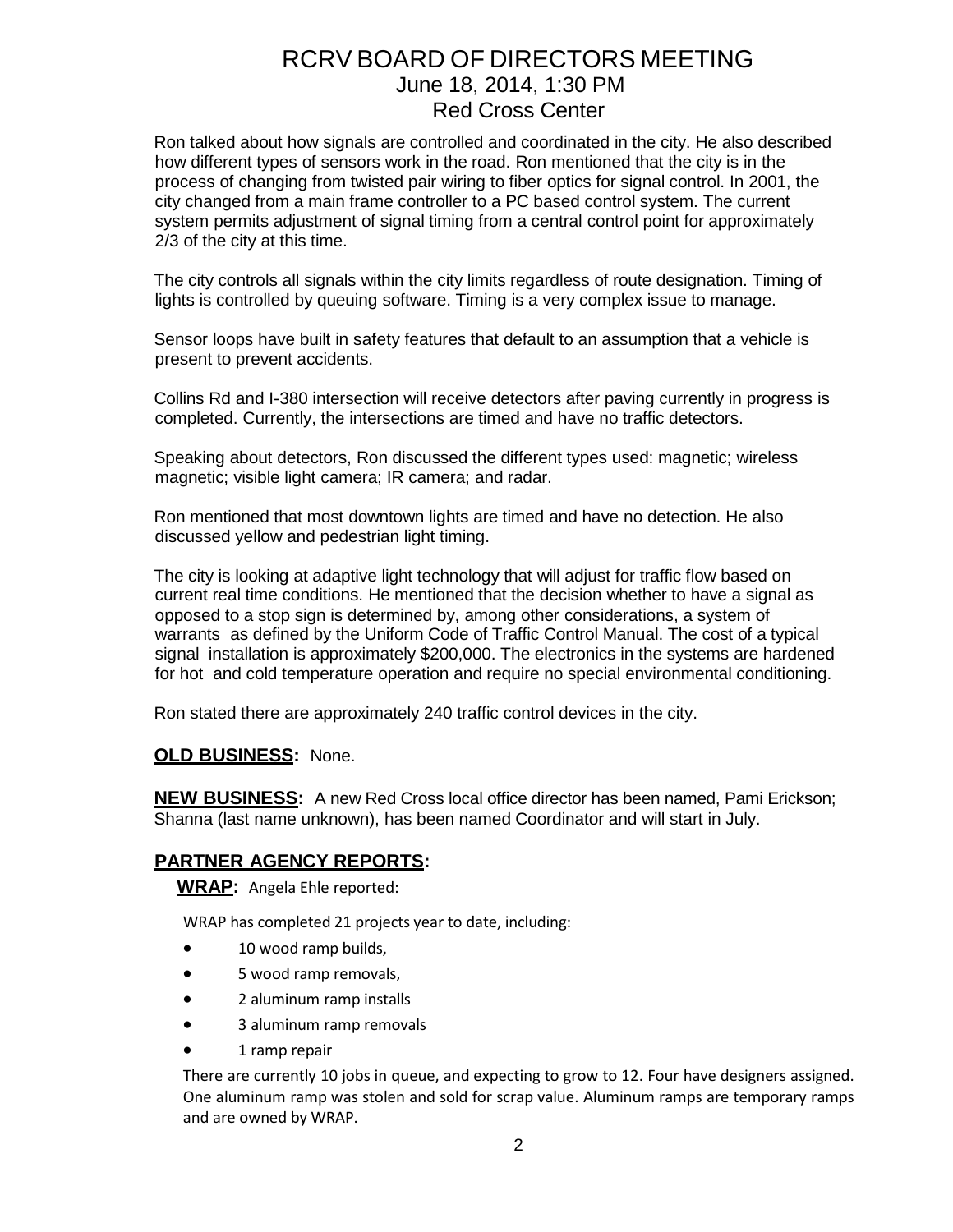### **RSVP Agency Report:** Carole Dzingle

RSVP had a great feature in the Gazette that resulted in some inquiries.

They have a new partnership with Hiawatha Elementary Schools for English language study buddies, which is an after school program, and with the construction trades learning center at Kirkwood on Boyson Rd. Volunteer opportunities will be finalized soon.

**College Community Schools:** Kathy Wayhoff expressed thanks for help with governor's award. The event went smoothly. Principal from Prairie Point talked about the greenhouse at the Thursday meeting and they are relying on volunteer help to complete the greenhouse construction in July.

**Options of Linn County:** No report at this time.

**Cedar Rapids Public Library:** Jessica Link reported that the summer reading program is extra busy with the opening of the new library. Summer reading registration has utilized 179 hours of volunteer time already.

Jessica reported the library has hired a new director, Dara Schmidt. Dara comes from Anythink Library in Colorado that looks at libraries as an experience and not a book warehouse.

The library has started a Roof Top Science program each Wednesday during the summer. Also, the library has received platinum certification for the building environmental system.

# **RCRV COMMITTEE CHAIR REPORTS:**

**Community Projects:** John McDonough reported:

- Received a request to repair a wheel chair swing. Work was completed.
- They are building a wheel chair accessible planter for New Horizons.
- Provided volunteer support for Kirkwood Financial Literacy Fair at the Hiawatha Learning Center.
- Building 4 new frying pan covers for HACAP.
- Built and delivered 200 astronaut boards for Witwer Children's Center.
- Next newsletter is complete and ready for folding.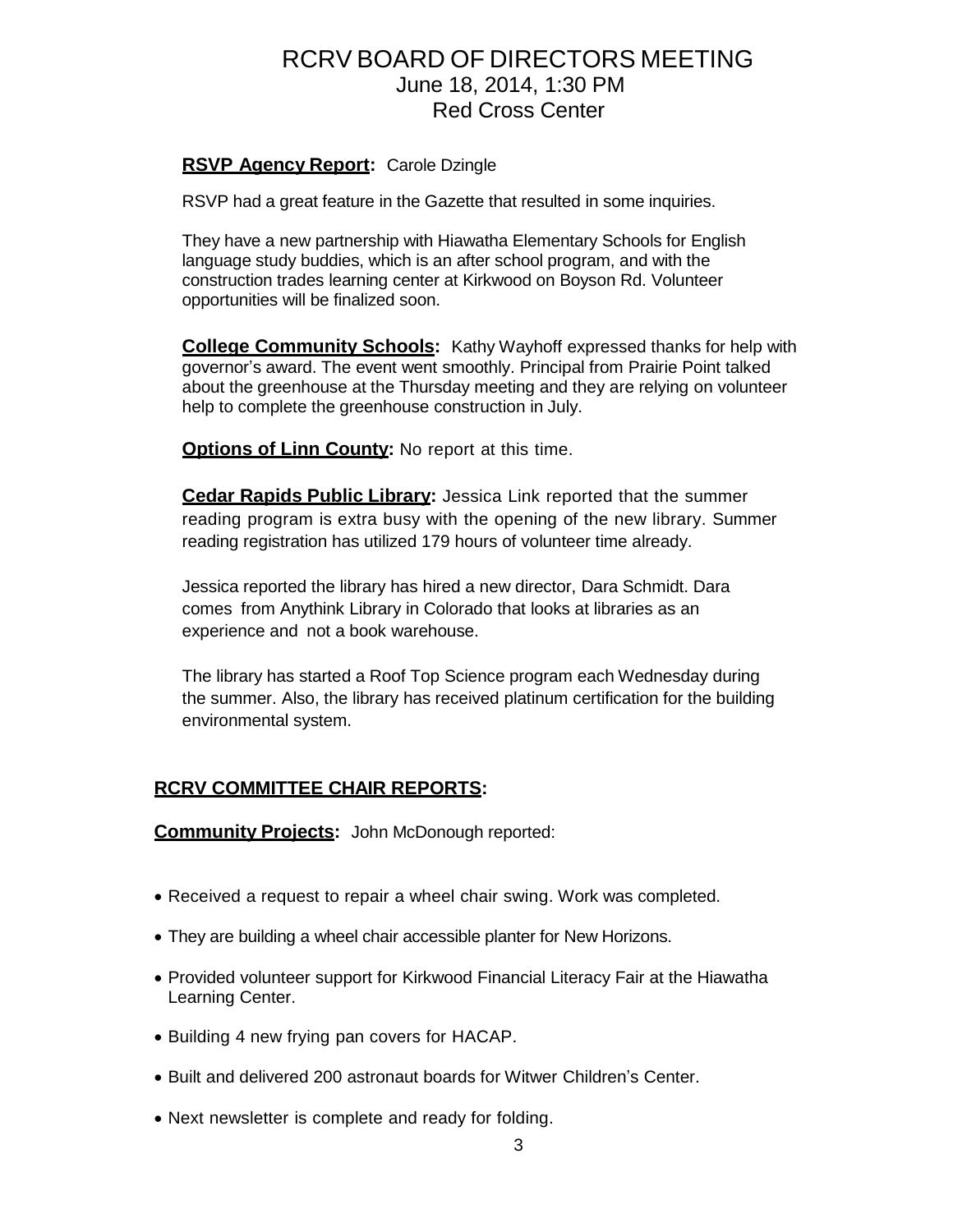7 volunteers helped at the Governor' Awards ceremony. Following the ceremony, 85 volunteers attended the appreciation dinner.

Terry Lamb interjected that we have received an inquiry from the Spinal Injury Association concerning our adaptive toys.

**Database:** Jim Klein reported the data base has been updated for obituaries (currently monitored by Jim Green's wife.)

We have received a new retiree list from Rockwell Collins and the data base has been updated for the retirees.

**RCI:** Melanie Richert asked who has "liked" the Rockwell Collins Facebook page and who has followed Rockwell Collins on Twitter.

Melanie reported that she and Adrianna from her area at R-C are attending the Global Innovation Conference. They will be networking with other teams and organizations. Lego League team from Williamsburg is making a presentation to the US Patent and trademark Office concerning their project.

Melanie will be travelling to ARINC, R-C's newly acquired business, in Maryland to do a community assessment and to meet with community organizations and to get acquainted with their work culture for future volunteer opportunities there.

**Membership and Retention:** Carole Dzingle reported stats for May 2014

- 59 members reported hours (increase of 16)
- 1555.3 hours

### **Top 5 Agencies supported by RCRV Volunteers in May**

| <b>Agency Name</b>                | <b>Hours</b> |
|-----------------------------------|--------------|
| <b>RCRV</b>                       | 929          |
| <b>WRAP</b>                       | 165          |
| Cedar Valley Habitat for Humanity | 98           |
| <b>Marion Food Pantry</b>         | 94           |
| Unity Point - St Luke's           | 63           |

### **Stats for Year to Date 2014**

- 231 active volunteers
- 3 new volunteers
- 3 inactive volunteers terminated/removed
- 133 members have reported hours